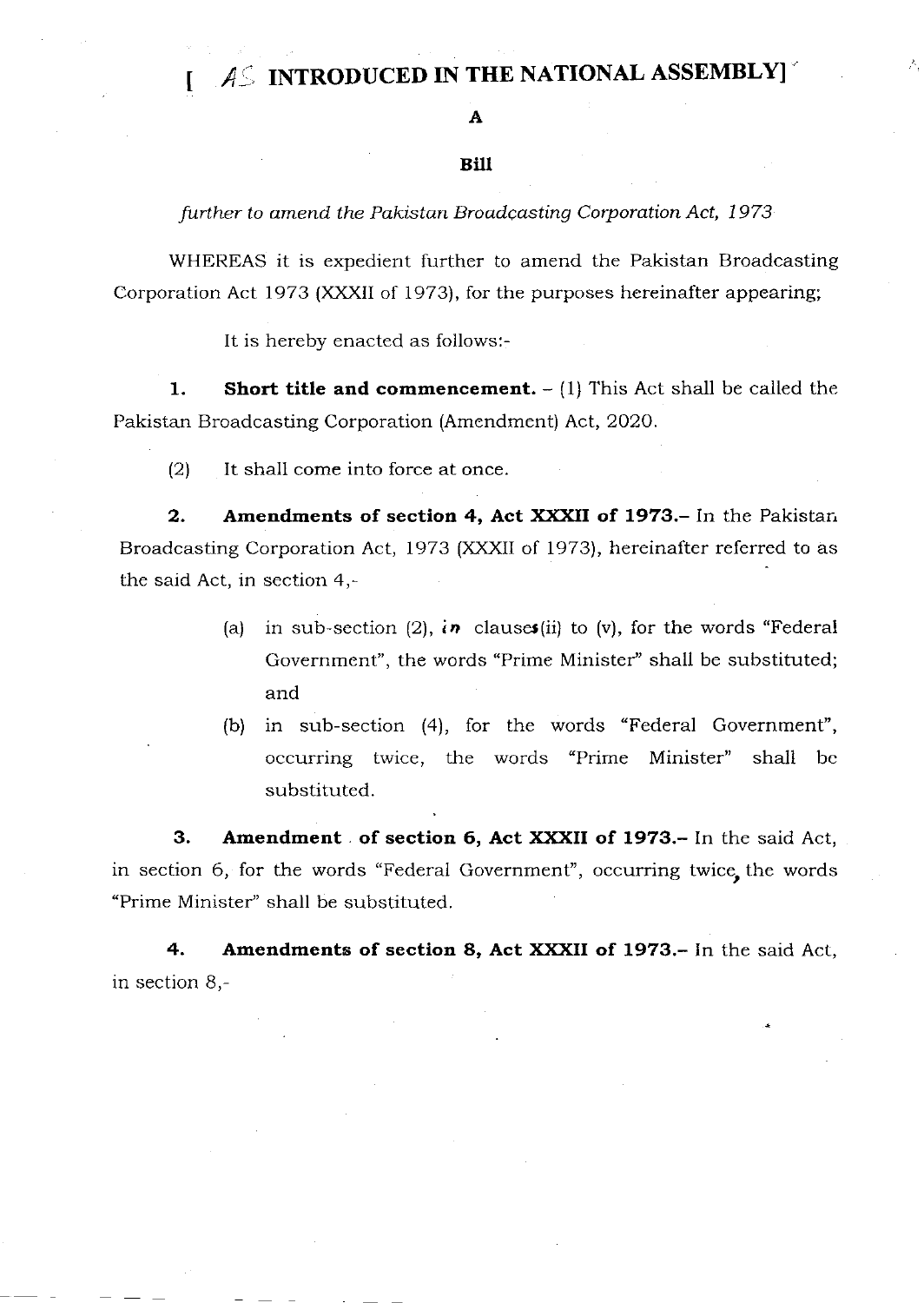- (a) in sub-section  $(1)$ , for the words "Federal Government", occurring twice, the words "Prime Minister" shall be substituted; and
- (b) in sub-section (2), for the words "Federal Governrnent", :he words "Prime Minister" shall be substituted.

5. Amendment. of section 22, Act XXXII of 1973.- In the said Act, in section 22, in sub-section (1), for the words "Federal Government", the words "Minister-in-charge" shall be substituted.

## <u>STATEMENT OF OBJECTS AND REASONS</u>

The proposed Bill is intended to bring changes in the Pakistan Broadcasting Corporation Act, 1973. The routine matters and appointments of the Director General and the board are being sent to the Federal Cabinet due to interpretation of the word "Federal Government" by the honorable Supreme Court in its decision dated  $18-08-2016$  in Civil Appeals No.1428 to  $1436/2016$ .

2. Whereas, in compliance with the direction of the Federal Cabinet, this Ministry initiated the process of making necessary amendments in the laws/ordinances and to replace the word "Federal Government" with appropriate authorities.

3. Therefore, in pursuance of the aforesaid objectives, this bill is being introduced to make PBC's functioning smooth and more empowered.

> (Muhammad Azam Khan Swati) Minister for Parliamentary Affairs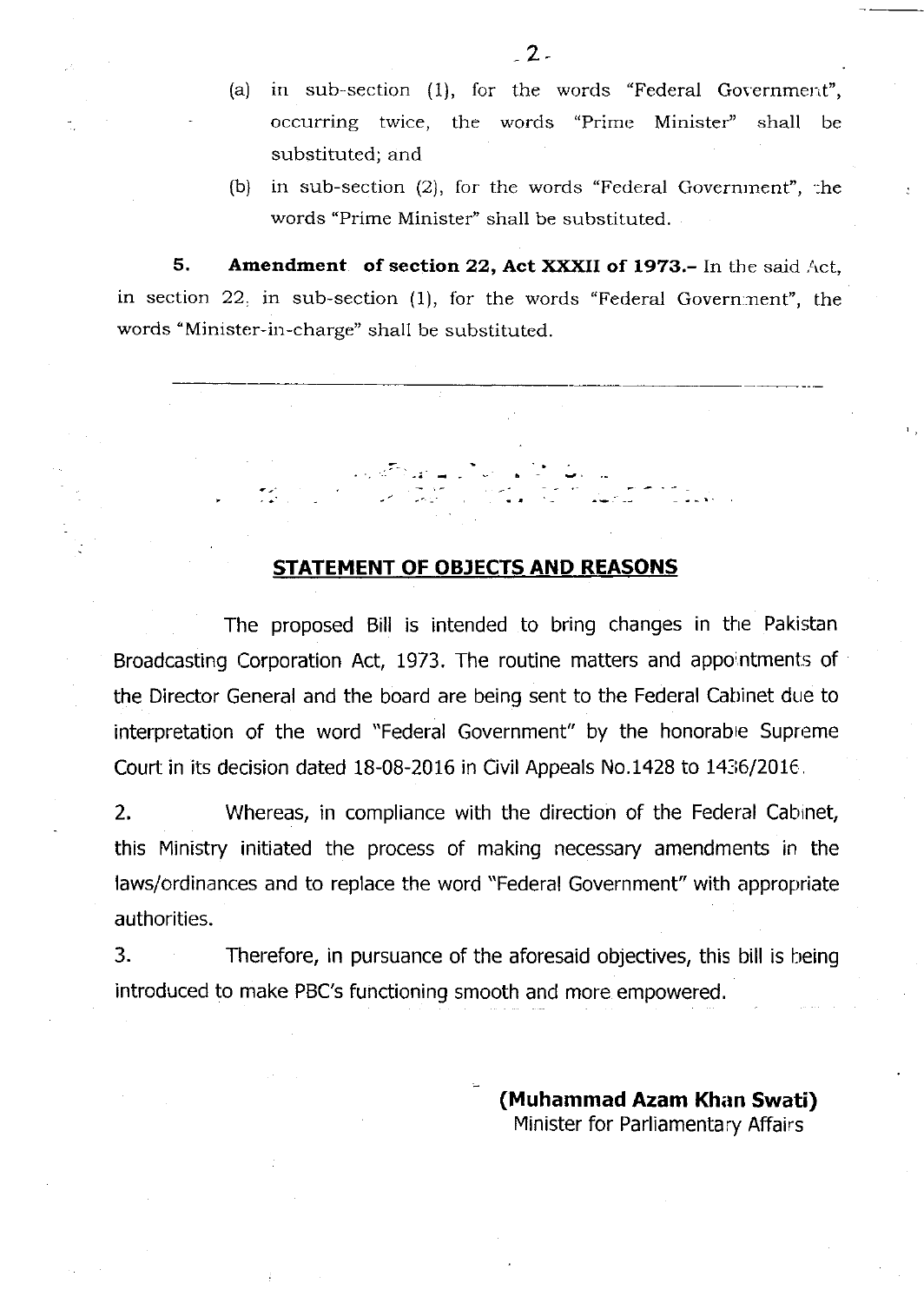[ قومی اسمبلی میں پیش کر دہ صورت میں ]

ياكستان نشرياتي كاريوريشن اليكث بهم ١٩٧ءميس مزيدتر ميم كرنے كابل

چونکہ سرقرین مصلحت ہے کہ بعدازیں ظاہر ہونے والی اغراض کے لئے پاکستان نشریاتی کارپوریشن ایکٹ، ٣٢ /١٩٤ (نمبر٣٢ بابت٣٢ ١٩٧) ميں مزيد ترميم كى جائے؛ بذريعه مذا قانون دشع كياجا تاہے:۔

**ا۔ مختصر عنوا<u>ن وآ غاز نفاذ:۔</u> (ا**) یا یک پاکستان نشریاتی کارپوریش(ترمیمی)ا یکٹ،۲۰۲۰ء کے نام سےموسوم ہوگا۔ (۲) په پې<sup>1</sup>الفورنافذ ک<sup>عمل</sup> ہوگا۔

۲۔ ایکٹ مجس<del>ر ۱۳۲ بابت ۱۹۷۲ء کی ،دفعہ ایس ترمیم ن</del>ے پاکستان نشریاتی کارپوریشن ایکٹ ، ۱۹۷۳ء (نمبر ۳۲ بابت ۱۹۷۳ء) میں ، جس کا حوالہ بعدازیں مذکورہ ایکٹ کے طور پر دیا گیا ہے ، کی د فعه ۱۳ میل

(الف) ذيلي دفعه (٢) ميں ، شقات (دوم تا پنجم ) ميں ، الفاظ'' دفاقي حكومت'' كو الفاظ ''وزیراعظم'' سےتبدیل کردیاجائے گا؛اور (ب) ذيلي دفعه ( ۴ ) ميں،الفاظ' وفاتی حکومت' دومرتبہآنے پرالفاظ' وزیراعظم'' سے تبدیل کردیئے جائیں گے۔

سل <mark>لا یکٹ ٹمبر۳۳ پاپت ۱۹۷۲ءکی،دفعہ ۲ میں ترمیم:۔</mark> زکورہ ایکٹ میں،دفعہ ۲ میں، الفاظ ُ وفاقي حكومت' دومرتبهآ نے برالفاظ' وزیراعظم'' سے تبدیل کردیئے جا ئیں گے۔ مہم کے م<mark>یکٹ ٹمبر ۲۳ مایت ۲۳ کے 9امرکی ،دفعہ ۸ میں ترمیم ن</mark>ے غ*رگورہ ایکٹ میں ،دفعہ ۸ میں ۔۔۔* (الف) ذيلي دفعه (١) ميں ،الفاظ'' وفاقي حكومت''دو مرتبہ آنے پر الفاظ''وزيرِ اعظم'' سے تید مل کرد بچے جا ٹکیں گے؛اور